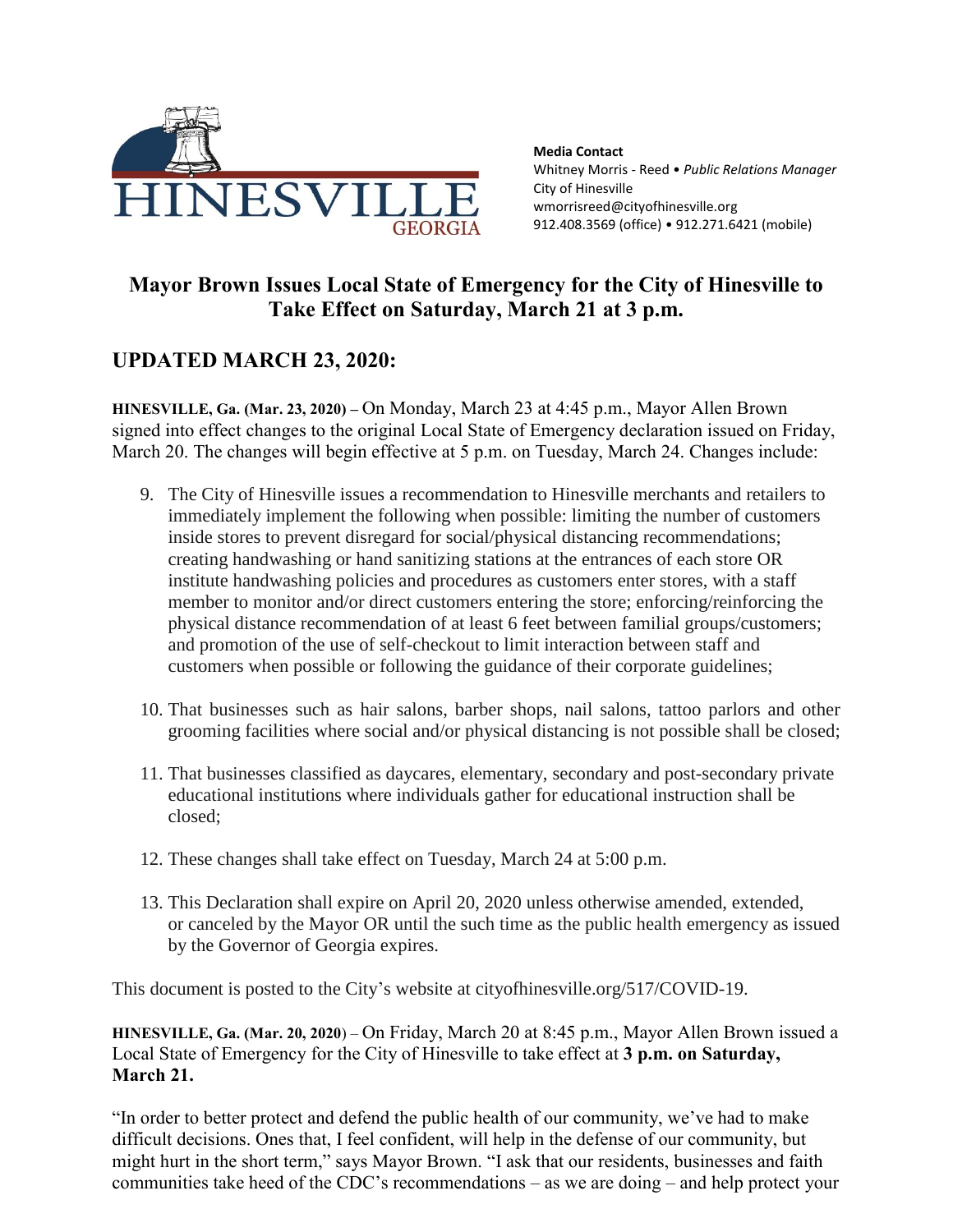

**Media Contact** Whitney Morris - Reed • *Public Relations Manager* City of Hinesville wmorrisreed@cityofhinesville.org 912.408.3569 (office) • 912.271.6421 (mobile)

families, neighbors and coworkers and the remainder of our community during this unprecedented time."

The Local State of Emergency will address and enforce the following:

- 1. That the City Manager shall activate emergency operations plans implicated by this Order and as laid out in the published document URGENT AND IMMEDIATE CHANGES TO CITY OF HINESVILLE OPERATIONAL HOURS;
- 2. As determined by the City Manager, to the extent possible, City employees should begin teleworking remotely from home;
- 3. That all gyms and fitness centers, movie theaters, live performance venues, bowling alleys, and arcades shall be closed;
- 4. That all bars and nightclubs open for on-premise consumption of alcohol shall be closed.
- 5. That restaurants and other eating and drinking establishments where food is served, may continue preparing and offering food to customers via delivery service, drive-through, or takeout; provided, however, that cafeterias in hospitals, nursing homes, hospice centers, or similar facilities shall not be subject to these restrictions and may continue normal operations;
- 6. Funerals consisting of more than 10 mourners are encouraged to conduct graveside services only or postpone to a future date;
- 7. The City of Hinesville issues a recommendation to the faith community for the suspense of in-church services and the utilization of online or streaming options. If electronic delivery of services is not possible, maintaining strict adherence to CDC's social distancing guidelines of no groups larger than 10 and keeping at least 6 feet between individuals;
- 8. This Declaration shall take affect 3:00 pm on Saturday, March 21, 2020; and
- 9. This Declaration shall expire on April 5, 2020 unless otherwise amended, extended, or cancelled by the Mayor.

The full declaration is published to the City's website.

We encourage Hinesville residents to familiarize themselves with the CDC's guidelines on evaluating symptoms and contacting their healthcare providers. Please contact your healthcare provider or the local Urgent Care offices if you begin to feel ill or believe you are experiencing COVID-19 symptoms.